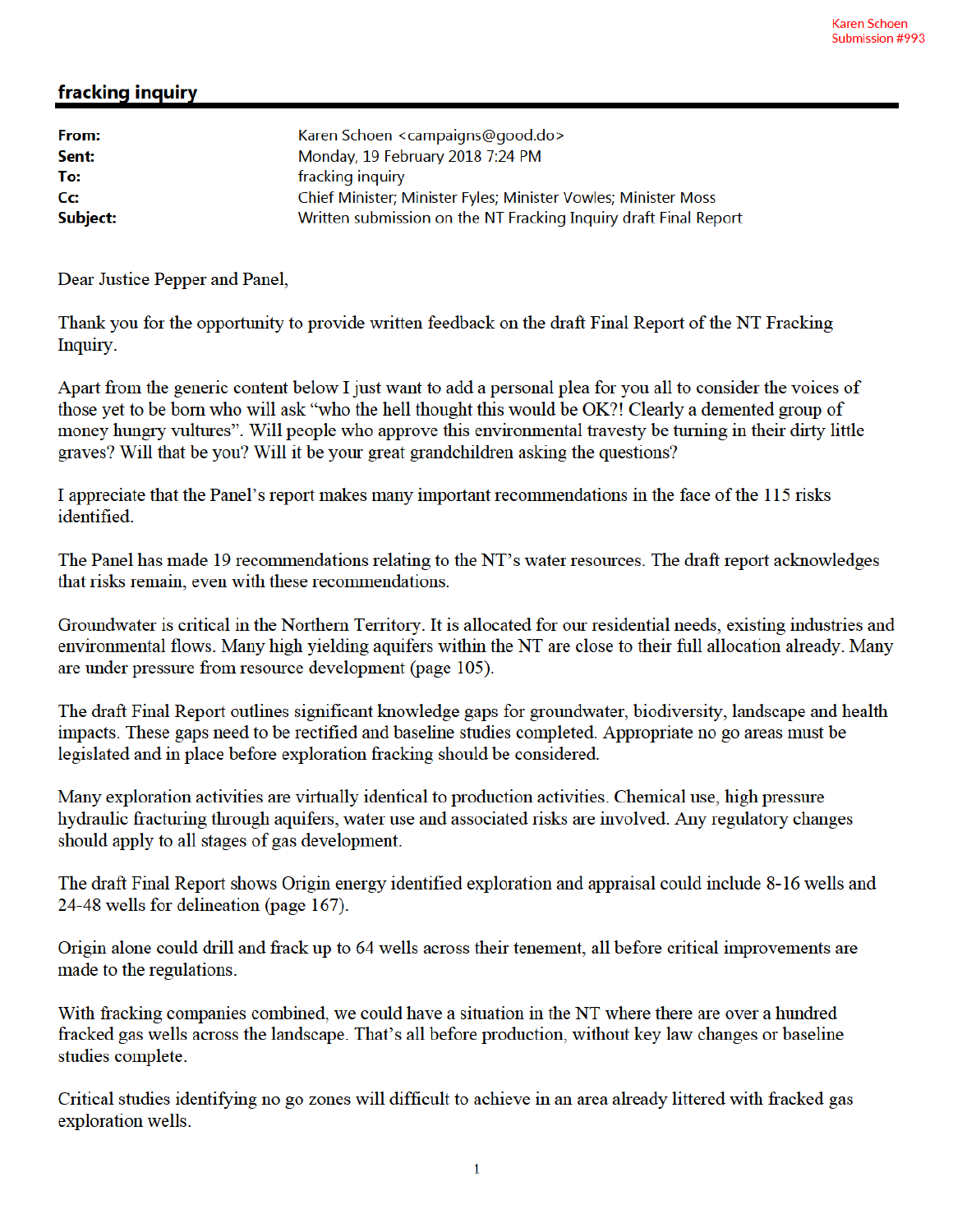I support the swath of new regulations and legislation required to try and protect landholders and water. However, that work needs to happen before the oil and gas industry is permitted to start fracking in the Northern Territory again.

The below critical recommendations must be improved and work completed BEFORE EXPLORATION fracking takes place.

Recommendation 5.1 (Enforceable code of practice for abandonment of onshore gas wells)

Recommendation 5.6 (Wastewater management framework)

Recommendation 7.1 (Water Act amended for shale extraction licence and payment for water)

Recommendation 7.4 (Strategic regional environmental and baseline assessment (SREBA), including a regional groundwater model, be developed and undertaken)

Recommendation 8.4 (Fire management plan and 10 year baseline assessment)

Recommendation 9.2 (Code of practice be developed and implemented for monitoring, detection and reporting of methane emissions)

Recommendation 10.1 (Human Health Risk Assessment prepared and approved)

Recommendation 12.11 (Social impact management plan) This recommendation should also be extended to allow for the legal right to say 'no' to fracking.

Recommendation 14.1 (Design and implement a full cost recovery system for fracking regulation)

Recommendation 14.16 (Legislation to regulate seismic surveys, drilling, hydraulic fracturing, and well abandonment)

Recommendation 14.18 (Fit and proper person test)

Recommendation 15.1 (Strategic regional environmental and baseline assessment (SREBA) undertaken and no go zones implemented)

In the NT there is a saying, "Once you frack you can't go back." Exploration fracking is no different. The studies, legal improvements and no-go zones suggested by the panel are critical. They must be actioned before any further fracking exploration.

Let's not wait until the production phase to put in place critical new regulations and laws. We must avoid delays to the protection of the Northern Territory's water, landscapes and people.

Thank you for considering my feedback on this critical matter for the future of the Northern Territory.

Yours sincerely, Karen Schoen Darwin River, Northern Territory, 0841, Australia

This email was sent by Karen Schoen via Do Gooder, a website that allows people to contact you regarding issues they consider important. In accordance with web protocol FC 3834 we have set the FROM field of this email to our generic no-reply address at campaigns@good.do, however Karen provided an email address which we included in the REPLY-TO field.